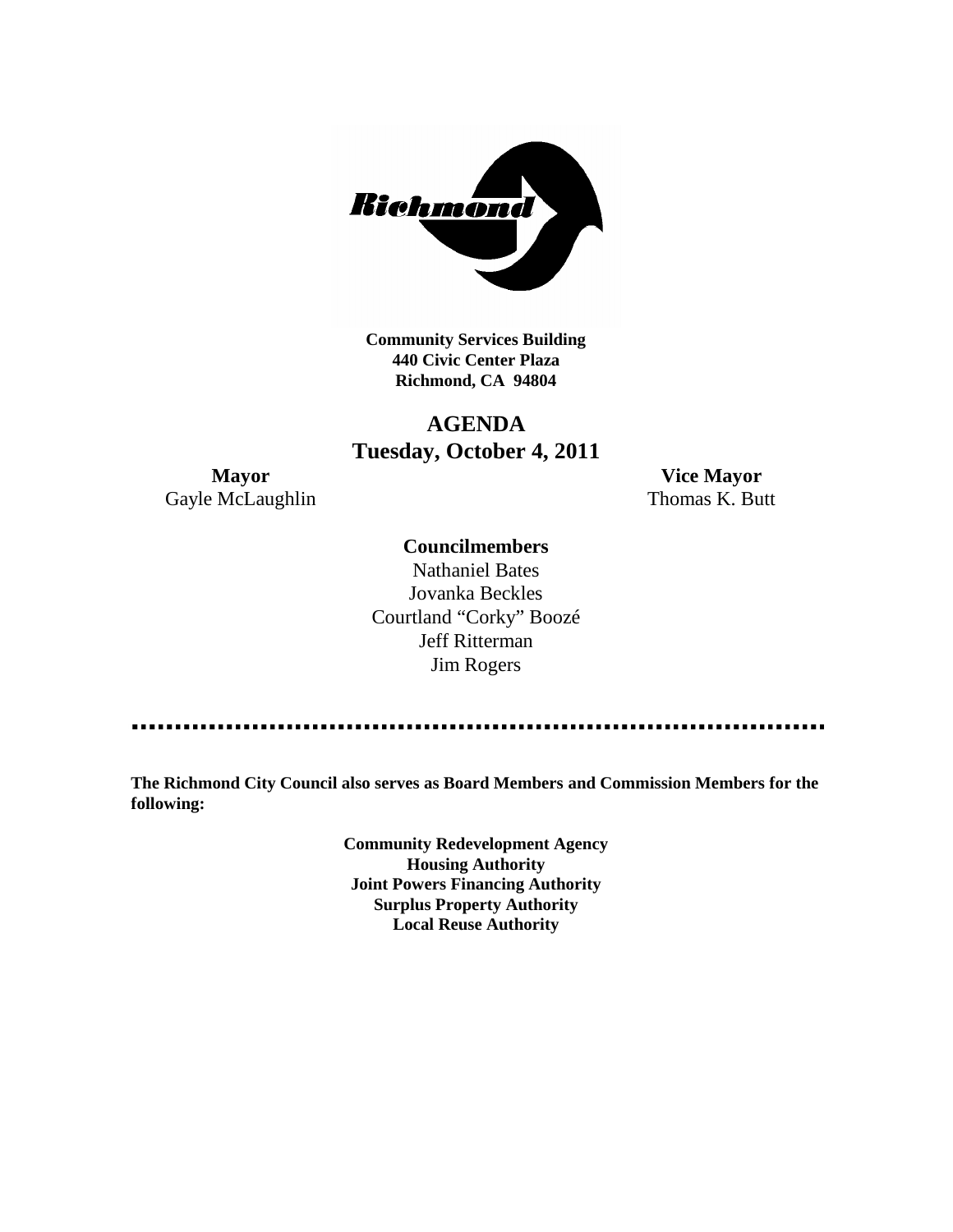# **MEETING PROCEDURES**

The City of Richmond encourages community participation at its City Council meetings and has established procedures that are intended to accommodate public input in a timely and time-sensitive way. As a courtesy to all members of the public who wish to participate in City Council meetings, please observe the following procedures:

**PUBLIC COMMENT ON AGENDA ITEMS:** Anyone who desires to address the City Council on items appearing on the agenda must complete and file a pink speaker's card with the City Clerk **prior** to the City Council's consideration of the item. Once the City Clerk has announced the item and discussion has commenced, no person shall be permitted to speak on the item other than those persons who have submitted their names to the City Clerk. Your name will be called when the item is announced for discussion. **Each speaker will be allowed TWO (2) MINUTES to address the City Council on NON-PUBLIC HEARING items listed on the agenda.**

**OPEN FORUM FOR PUBLIC COMMENT:** Individuals who would like to address the City Council on matters not listed on the agenda or on **Presentations, Proclamations and Commendations, Report from the City Attorney, or Reports of Officers** may do so under Open Forum. All speakers must complete and file a pink speaker's card with the City Clerk **prior** to the commencement of Open Forum. **The amount of time allotted to individual speakers shall be determined based on the number of persons requesting to speak during this item. The time allocation for each speaker will be as follows: 15 or fewer speakers, a maximum of 2 minutes; 16 to 24 speakers, a maximum of 1 and one-half minutes; and 25 or more speakers, a maximum of 1 minute.**

#### **SPEAKERS ARE REQUESTED TO OCCUPY THE RESERVED SEATS IN THE FRONT ROW BEHIND THE SPEAKER'S PODIUM AS THEIR NAME IS ANNOUNCED BY THE CITY CLERK.**

**CONSENT CALENDAR:** Consent Calendar items are considered routine and will be enacted, approved or adopted by one motion unless a request for removal for discussion or explanation is received from the audience or the City Council. A member of the audience requesting to remove an item from the Consent Calendar must complete and file a speaker's card with the City Clerk **prior to the City Council's consideration of Agenda Review.** An item removed from the Consent Calendar may be placed anywhere on the agenda following the City Council's agenda review.

*The City Council's adopted Rules of Procedure recognize that debate on policy is healthy; debate on personalities is not. The Chairperson has the right and obligation to cut off discussion that is too personal, too loud, or too crude.*

**\*\*\*\*\*\*\*\*\*\*\*\*\*\*\*\*\*\*\*\*\*\*\*\*\*\*\*\*\*\*\*\*\*\*\*\*\*\*\*\*\*\*\*\*\*\*\*\*\*\*\*\*\*\*\*\*\*\***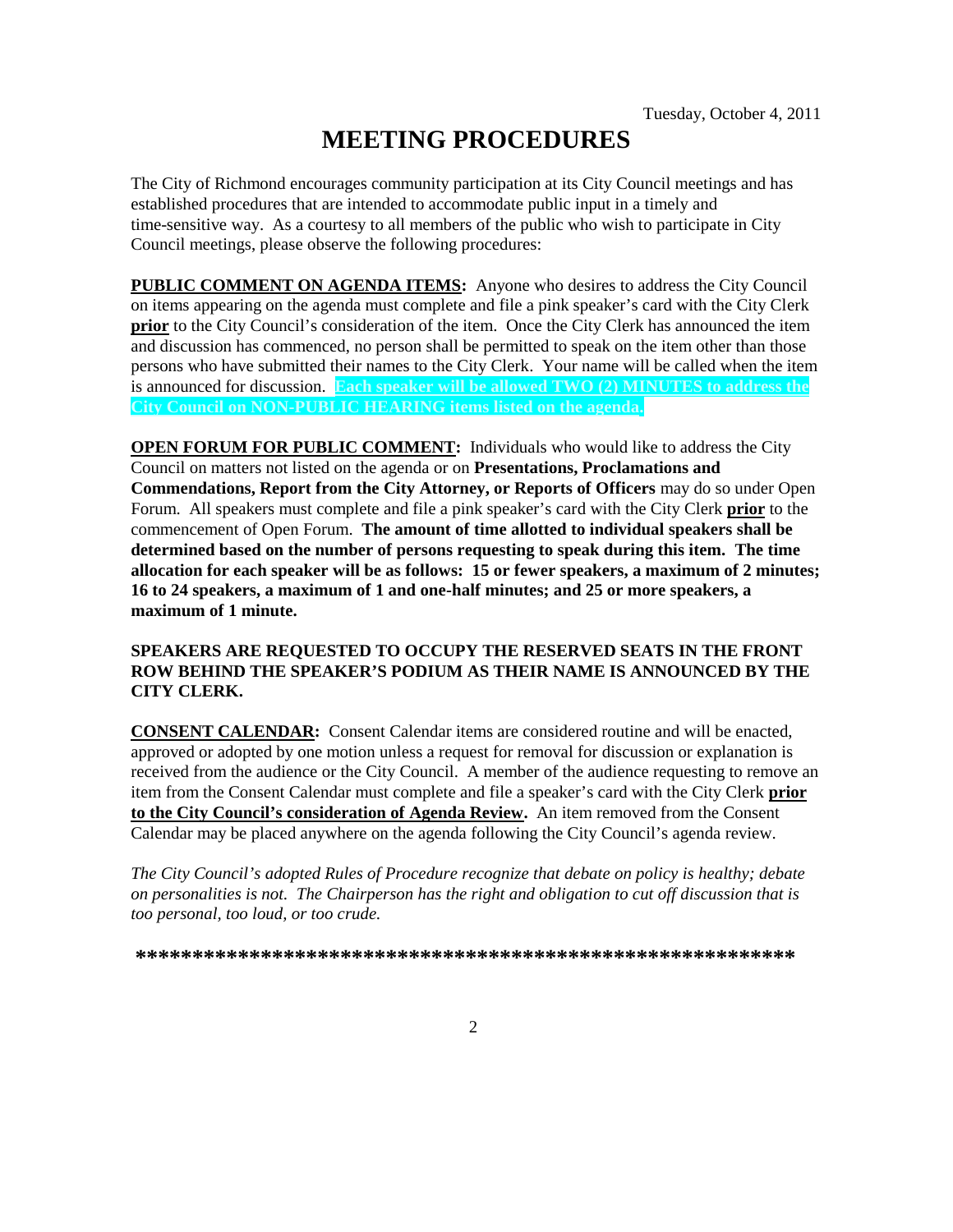### **EVENING OPEN SESSION**

5:00 p.m.

#### **A. ROLL CALL**

**B. PUBLIC COMMENT**

#### **C. ADJOURN TO CLOSED SESSION**

### **CLOSED SESSION**

Shimada Room of the Community Services Building

#### **A. CITY COUNCIL**

**A-1.** LIABILITY CLAIMS - PENDING LITIGATION (Government Code Section 54956.9):

HUD OIG Proposed Housing Authority Repayment Agreement Review

**A-2.** CONFERENCE WITH LEGAL COUNSEL - EXISTING LITIGATION (Subdivision [a] of Government Code Section 54956.9):

> California Regional Water Quality Control Board, Matter No. R2-2007-0067 (Port of Richmond Terminal 4)

**A-3.** CONFERENCE WITH LEGAL COUNSEL - ANTICIPATED LITIGATION (Initiation of litigation pursuant to Subdivision (c) of Government Code Section 54956.9):

One Case

**A-4.** PUBLIC EMPLOYEE PERFORMANCE EVALUATION (Government Code Section 54957.6):

City Manager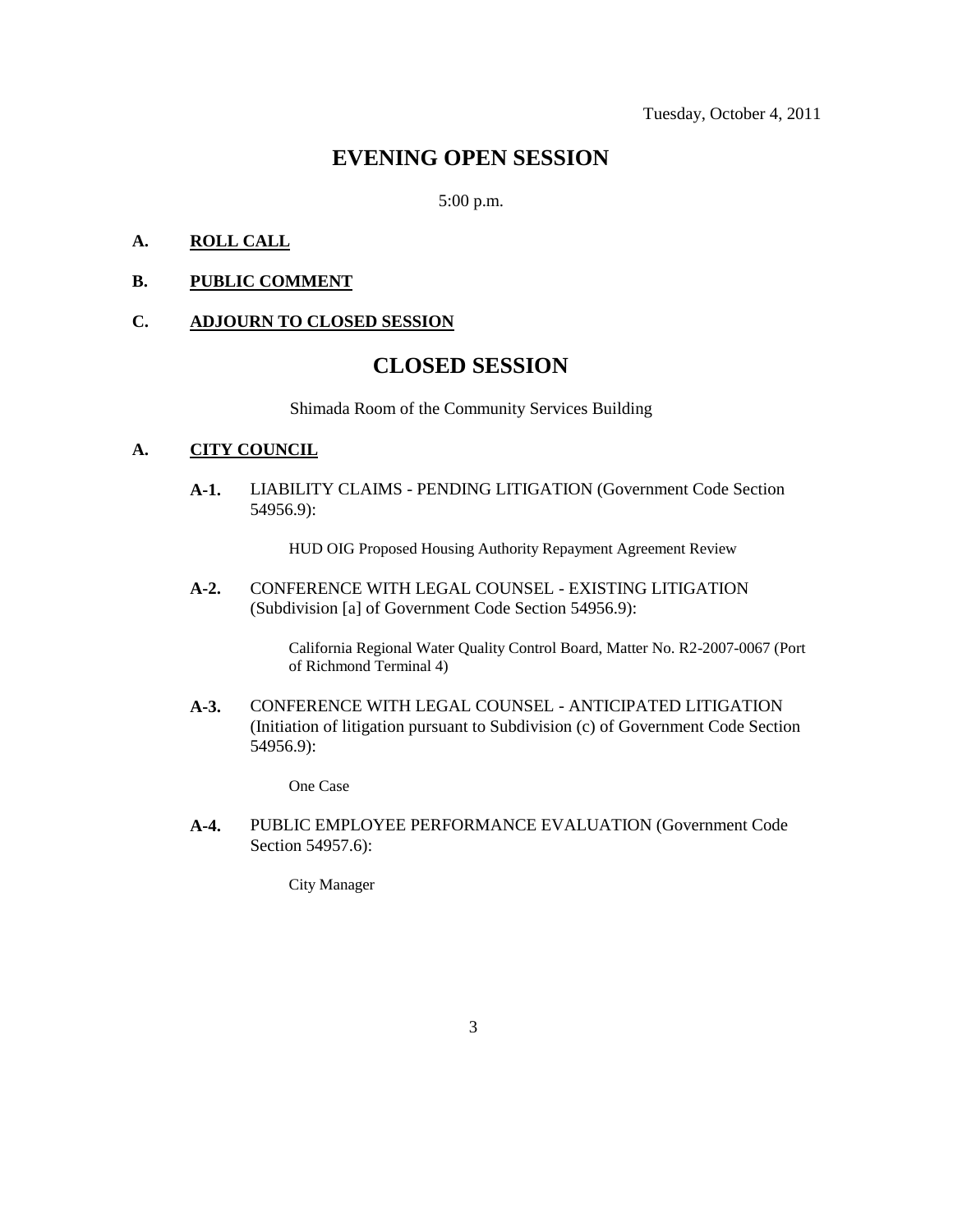## **SPECIAL MEETING OF THE RICHMOND HOUSING AUTHORITY**

6:15 p.m.

- **A. PLEDGE TO THE FLAG**
- **B. ROLL CALL**
- **C. STATEMENT OF CONFLICT OF INTEREST**
- **D. OPEN FORUM FOR PUBLIC COMMENT**
- **E. AGENDA REVIEW**

#### **F. HOUSING AUTHORITY CONSENT CALENDAR**

- **F-1.** ADOPT a resolution authorizing the Housing Authority Executive Director to submit the 2011 Section 8 Management Assessment Program (SEMAP) Certification to the U.S. Department of Housing and Urban Development (HUD) - Richmond Housing Authority (Tim Jones 620-1310).
- **F-2.** ADOPT a resolution authorizing the Housing Authority Executive Director to submit the 2011 Public Housing Assessment System (PHAS) Certification to the U.S. Department of Housing and Urban Development – Richmond Housing Authority (Tim Jones 621-1310).

#### **G. ADJOURNMENT**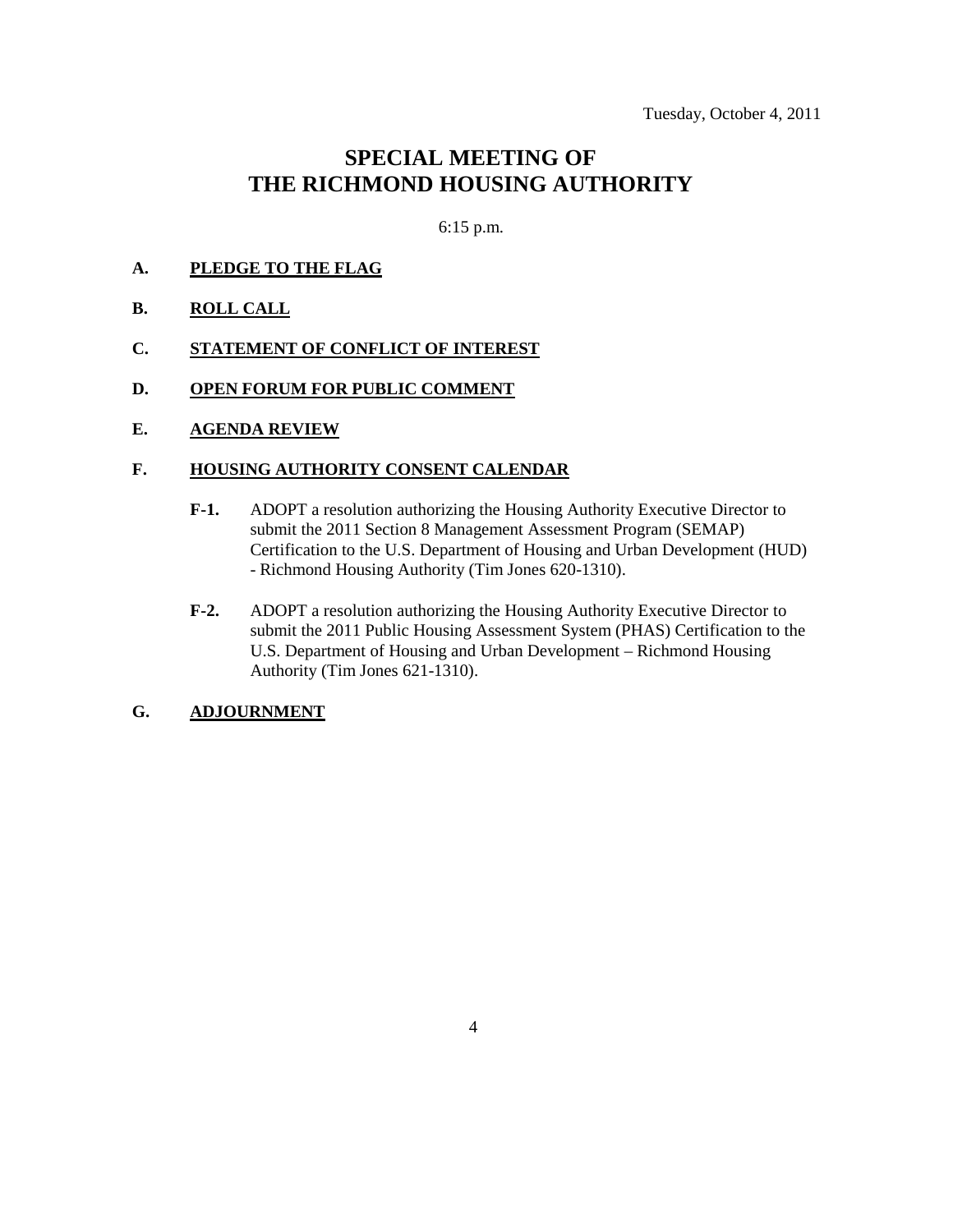### **SPECIAL MEETING OF THE JOINT POWERS FINANCING AUTHORITY**

#### 6:25 p.m.

#### **A. ROLL CALL**

#### **B. STATEMENT OF CONFLICT OF INTEREST**

**C. OPEN FORUM**

#### **D. CONSENT CALENDAR**

**D-1.** ADOPT a resolution of the Richmond Joint Powers Financing Authority establishing a regular meeting schedule, in accordance with California Government Code Section 6592.1 - Finance Department (James Goins 620- 6740).

#### **E. ADJOURNMENT**

**\*\*\*\*\*\*\*\*\*\*\*\*\*\*\*\*\*\*\*\*\*\*\*\*\*\*\*\*\*\*\*\*\*\*\*\*\*\*\*\*\*\*\*\*\*\*\*\*\*\*\*\*\*\*\*\*\*\***

## **REGULAR MEETING OF THE RICHMOND CITY COUNCIL**

6:30 p.m.

**A. ROLL CALL**

#### **B. STATEMENT OF CONFLICT OF INTEREST**

- **C. OPEN FORUM FOR PUBLIC COMMENT**
- **D. AGENDA REVIEW**

#### **E. PRESENTATIONS, PROCLAMATIONS, AND COMMENDATIONS**

**E-1.** PROCLAMATION recognizing Fire Prevention Week which runs from October 9 through 15, 2011. The theme is "Protect Your Family From Fire" - Fire Department (Chief Michael Banks 307-8041).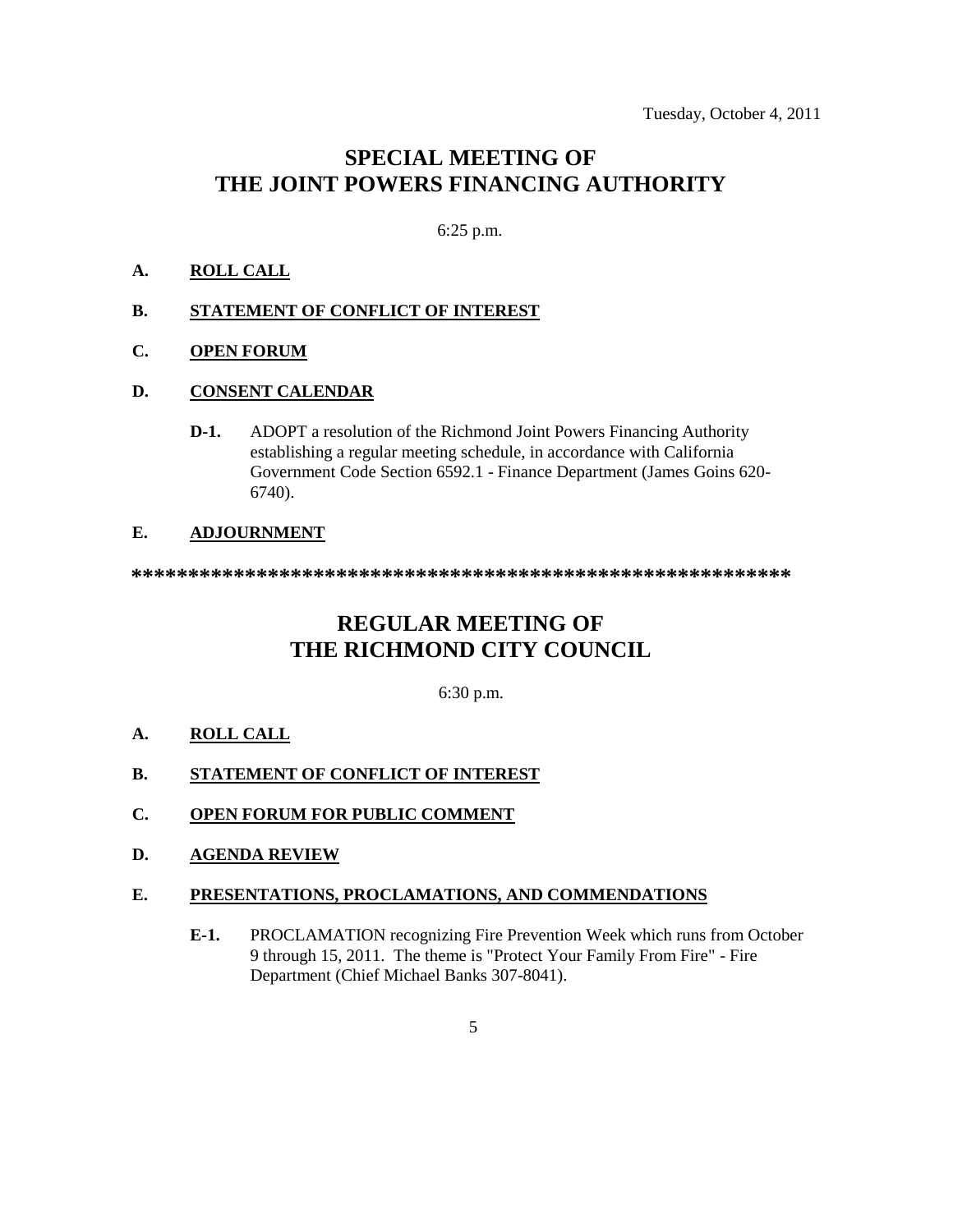Tuesday, October 4, 2011

- **E-2.** PROCLAMATION declaring October as Violence Prevention Month and honoring the 2011 Richmond Youth Anti-Violence Summit on October 15 - Mayor's Office (Mayor McLaughlin 620-6503).
- **E-3.** PRESENT a proclamation to former General Manager Mike Coyle, Chevron Richmond Refinery, for his contribution to the City of Richmond - Mayor McLaughlin (620-6503) and Councilmember Bates (620-6861).

#### **F. REPORT FROM THE CITY ATTORNEY OF FINAL DECISIONS MADE AND NON-CONFIDENTIAL DISCUSSIONS HELD DURING CLOSED SESSION**

#### **G. CITY COUNCIL CONSENT CALENDAR**

- **G-1.** APPROVE a grant-funded contract with the Contra Costa County Employment and Human Services Department, Workforce Development Board to provide intensive case-managed services, academic support and career track, and technical training assistance to 50 non-Richmond youth in West County, with a contract term from October 5, 2011, through March 31, 2013, and in an amount not to exceed \$225,000 (This item was reviewed and recommended for approval by the Finance Committee at its September 16, 2011, meeting) - Employment and Training Department (Sal Vaca/Jay Leonhardy 307-8019).
- **G-2.** APPROVE a one-year contract with Zoll Data Systems, Inc. to provide technical support, maintenance services, software upgrades and licenses for FireRMS (records management), CAD (computer-aided dispatch), and Telestaff interfaces in the amount of \$10,592 and for a term from October 1, 2011, to September 30, 2012 - Fire Department (Chief Michael Banks 307-8041).
- **G-3.** APPROVE a contract with Ron Rakich & Associates for risk management consulting services to assist with the identification and contracting with a thirdparty administrator for the City of Richmond's worker's compensation program, in an amount not to exceed \$30,000 beginning in Fiscal Year 2011-2012 and ending in Fiscal Year 2012-2013 - Human Resources Management Department (Leslie Knight 620-6600).
- **G-4.** ADOPT a resolution granting a designated period (October 5, 2011, to January 6, 2012) for the Two Years Additional Service Credit for early retirement for certain specified classifications - Human Resources Management Department (Leslie Knight 620-6600).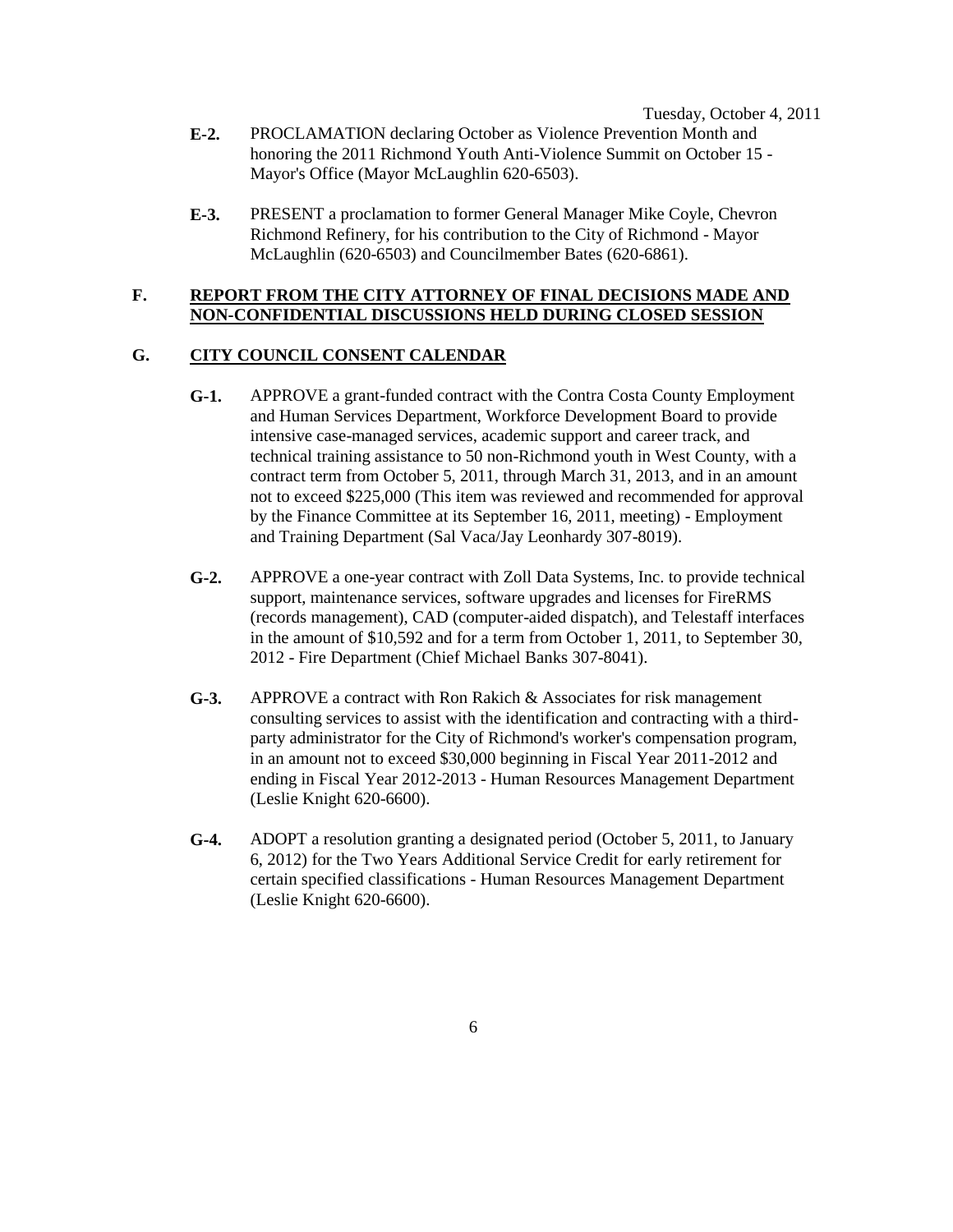- **G-5.** APPROVE a contract with Wesco Graphics Inc. to print the next six editions of the Recreation Department's Activities Guide over a three-year period. The total contract amount is not to exceed \$38,000 for the period beginning October 1, 2011, and ending April 30, 2014 - Recreation Department (Keith Jabari 620- 6791).
- **G-6.** APPROVE an amendment to the grant-funded contract with CALINC Training, LLC to provide three additional Hazardous Materials trainings for RichmondBUILD participants. The term of the contract will be unchanged from December 16, 2009, through January 16, 2012, and the contract amount will be increased by \$15,000 for an amount not to exceed \$165,000 - Employment and Training Department (Sal Vaca/Nicholas Alexander 307-8009).
- **G-7.** ACCEPT the work completed by W. Bradley Electric, Inc. under the Street Light Circuit Replacement Park Plaza Neighborhood Project in Fiscal Years 2010/11 and 2011/12 for a final construction cost of \$794,189.64 - Engineering Services Department (Edric Kwan/Joel Camacho 620-5482).
- **G-8.** APPROVE a contract with the East Bay Center for the Performing Arts, through which the city will provide matching funds for a grant from the National Endowment for the Arts, to implement a public art project initiated by the city in the amount of \$150,000 and for a term from October 1, 2011, through September 30, 2012 (This item was reviewed and recommended for approval by the Finance Committee at its September 16, 2011, meeting) - Richmond Community Redevelopment Agency (Steve Duran/Thomas Mills 307-8140).
- **G-9.** AUTHORIZE the city manager to expend further funds on an existing loan agreement funded by a California Department of Boating and Waterways loan for the development of the Marina Bay Yacht Harbor; authorize the port director to approve reimbursement requests; dedicating gross revenues from the Marina Enterprise Fund to pay for costs not funded by the Department of Boating and Waterways loan; and dedicate revenues from the Marina Enterprise Fund as the dedicate source of revenue to repay said loan - Port (Jim Matzorkis 215-4600).
- **G-10.** APPROVE the Port Executive Director's request for travel to China (two trips) at a total cost of approximately \$8,000 to continue the business development plan with the Port of Zhoushan, to explore the potential for China automobile manufacturing companies exporting to the United States market, and to develop economic development opportunities for the City of Richmond - Port (Jim Matzorkis 215-4600).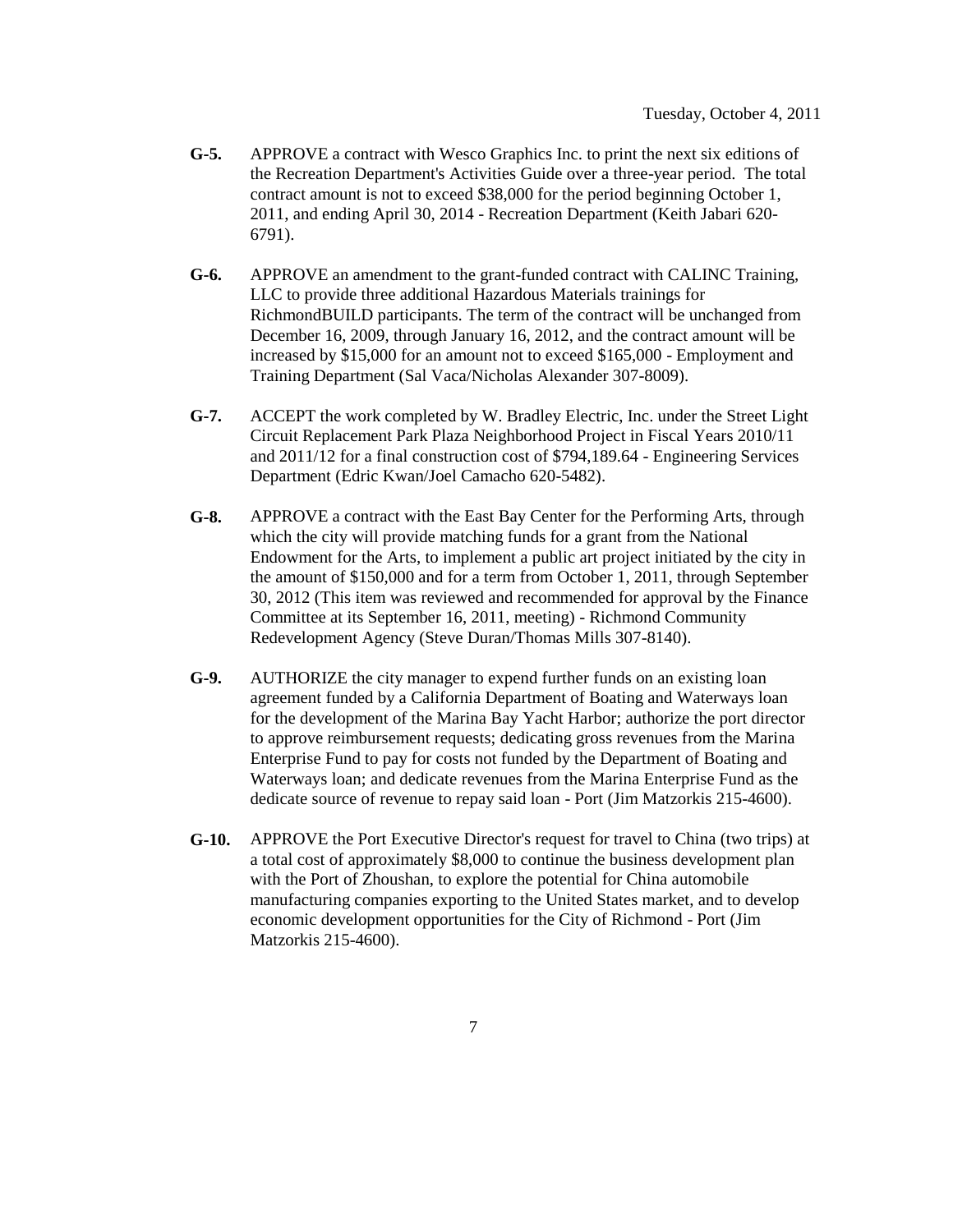- **G-11.** ADOPT a resolution authorizing the city manager or his designee to implement a Home Assessment and Energy Efficiency Rebate Program, funded by the United States Department of Energy Efficiency and Conservation Block Grant, and execute any required agreements to implement the City of Richmond's Energy Efficiency Rebate Program - City Manager's Office (Bill Lindsay 620-6512).
- **G-12.** APPROVE the minutes of the September 20, 2011, City Council Meeting City Clerk's Office (Diane Holmes 620-6514).
- **G-13.** ADOPT a resolution to modify the Historic Structures Report prepared for the Civic Center Historic District to designate the interior main staircase and plaza brick steps as character-defining features - Planning and Building Services Department (Richard Mitchell 620-6706).

#### **H. AGREEMENTS**

**H-1.** APPROVE a contract with TransMETRO, Inc., to implement the Greenprint Transportation Management Plan to embed transportation services and programs into existing and proposed land uses in the Richmond community, in the amount of \$1,770,531 and for a term from October 1, 2011, through June 30, 2013, funded by provisions of Section I (vi) of the May 2010 Tax Settlement Agreement with Chevron (This item was reviewed by the Finance Committee at its September 16, 2011, meeting and moved forward to the full City Council without a final recommendation) - City Manager's Office (Bill Lindsay 620- 6512).

#### **I. ORDINANCES**

**I-1.** INTRODUCE an ordinance (first reading) of the City Council of the City of Richmond amending Richmond Municipal Code Chapter 7.102 (Medical Marijuana Collectives) to increase the number of permits available from three to four (this item was reviewed and recommended for approval by the Public Safety Committee at its September 21, 2011, meeting) - Councilmembers Bates and Boozé (620-6861).